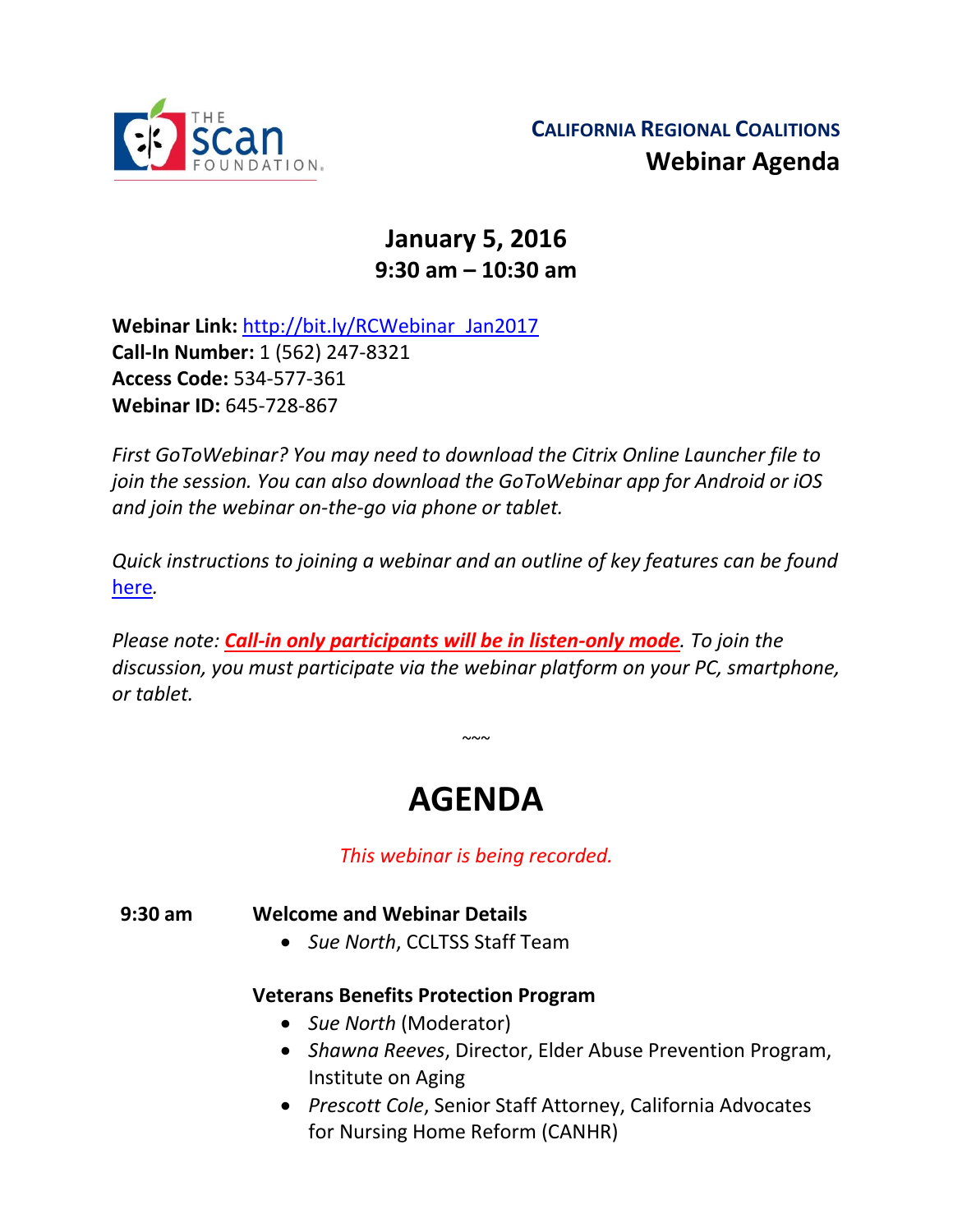#### **10:00 am Reports/ Updates from Regional Coalitions**

- Aging and Disability Coalition of Lake and Mendocino **Counties**
- Bay Area Senior Health Policy Coalition
- Yolo Healthy Aging Alliance

#### **10:15 am Measures Management System (MMS)**

- *Kristen Borokowski,* MPP, Program Analyst, Division of Quality Measurement, Quality Measurement and Value-Based Incentives Group, Center for Clinical Standards and Quality, Centers for Medicare and Medicaid **Services**
- *Theodore G Long,* MD, MHS, Division of Quality Measurement, Quality Measurement and Value-Based Incentives Group, Center for Clinical Standards and Quality, Center for Medicare and Medicaid Services

*Quality measures are tools that help measure or quantify healthcare processes, outcomes, patient perceptions, and organizational structure and/or systems that are associated with the ability to provide high-quality health care and/or that relate to one or more quality goals for health care. In response to an increasing demand for quality measures, the Centers for Medicare & Medicaid Services (CMS) developed a standardized system for developing and maintaining the quality measures used in its various accountability initiatives and programs. Known as the Measures Management System (MMS), measure developers (or contractors) are encouraged follow this core set of business processes and decision criteria when developing, implementing, and maintaining quality measures. Best practices for these processes are documented in the manual, A* [Blueprint for the CMS](https://www.cms.gov/Medicare/Quality-Initiatives-Patient-Assessment-Instruments/MMS/MMS-Blueprint.html)  [Measures Management System \(the Blueprint\)](https://www.cms.gov/Medicare/Quality-Initiatives-Patient-Assessment-Instruments/MMS/MMS-Blueprint.html)*.*